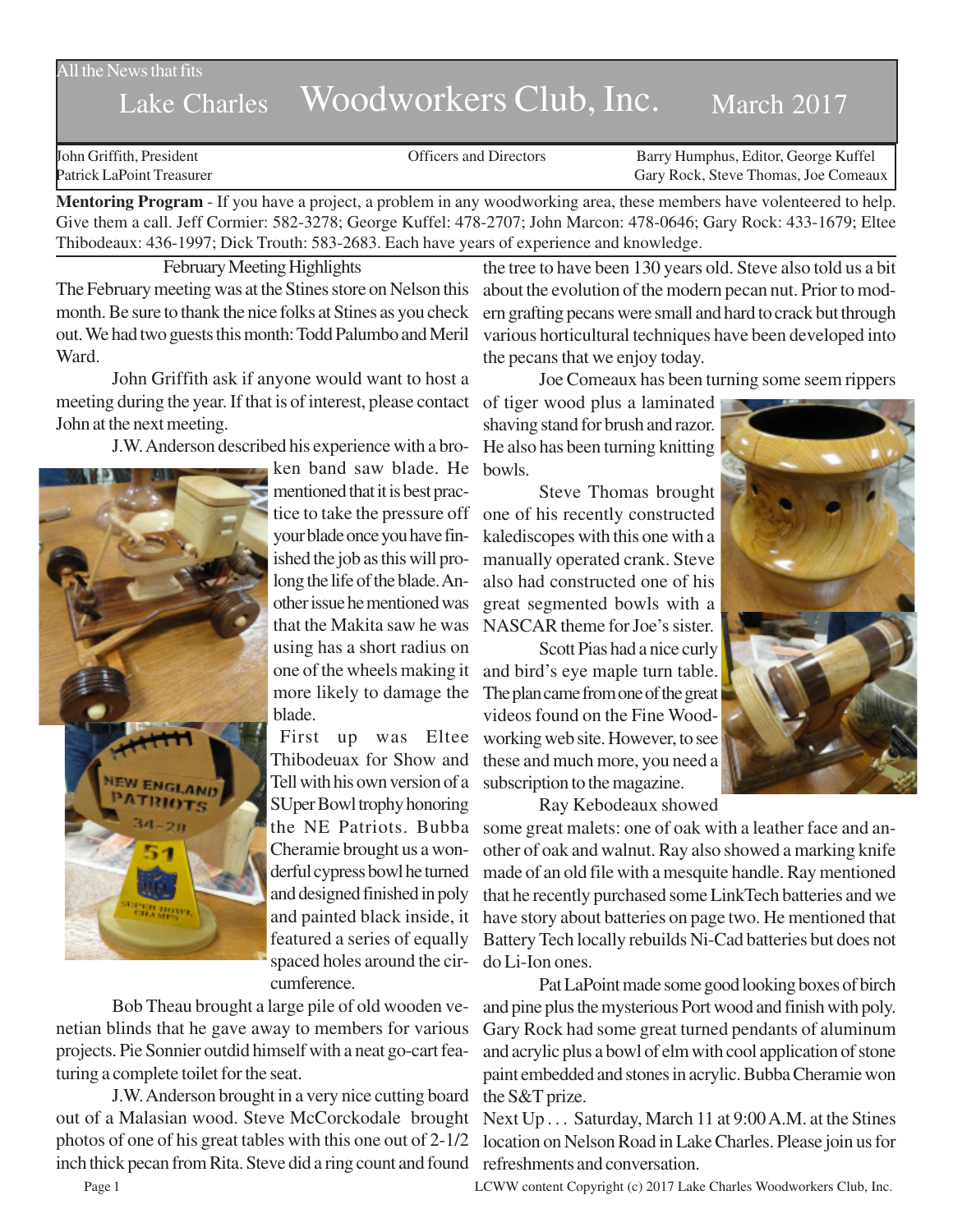## More Pictures



The Myth of Storing Lead-Acid Batteries Contrary to very popular belief (even touted by many a mechanic), today's car batteries with their hard plastic shells will not discharge or otherwise be damaged when placed on a concrete floor. (The other way around isn't always true,

with an already damaged battery leaking battery acid on a concrete floor potentially causing some damage to said concrete.

To quote Interstate Batteries, "The type of plastic (polypropylene) used in battery cases today is a great electrical insulator. Also, tremendous technological improvements have been made in the seals around the battery posts and vent systems, which have virtually eliminated electrolyte seepage and migration. So, it's OK to set or store your battery on concrete."

So how did this pervasive myth get started? As with so many such myths, it once had a basis in fact- a remnant of an era when car batteries were made of different materials.

For example, some of the earliest car batteries were composed of lead-acid contained in glass cells, all encased in a tar-lined wooden box. Placed on a potentially damp surface such as concrete, the moisture could cause the wood to swell and shift, and the glass cells to break, damaging the battery.

Advancements in battery technology ultimately led to a nickel-iron battery known as the Edison cell, which was more durable but also had a downside in its classic form. Encased in steel, an Edison cell battery placed directly on a concrete floor would discharge more quickly than normal.

A subsequent innovation, encasing the battery in hard rubber, also had its drawbacks, as rubber is both made of carbon and a bit porous. Between the carbon and the pores, together with moisture and a concrete floor, this could potentially lead to a path for the electricity to flow, resulting in the battery draining.

Today all of these automobile battery-destroying or current-conducting flaws have been eliminated by using plastic shells around the various types of battery designs. And the potential problem of damage to the concrete floor from battery acid leakage has also been mostly mitigated, as previously noted by Interstate Batteries.

However, it is important to note that today's batteries will still ultimately be drained just sitting there, just in different ways. For example, if a battery's terminals are dirty with a combination of dirt, dust and leaked acid, the filth can potentially create a circuit between the terminals, draining the cell. This is, of course, easily prevented by cleaning the top of the battery case before storage.

What's not preventable, however, is the fact that, as with all batteries, a car battery will self discharge over time due to certain chemical reactions occurring within the cells. In fact, a discharge rate of 1%-25% per month for modern

Batteries continue on Page 3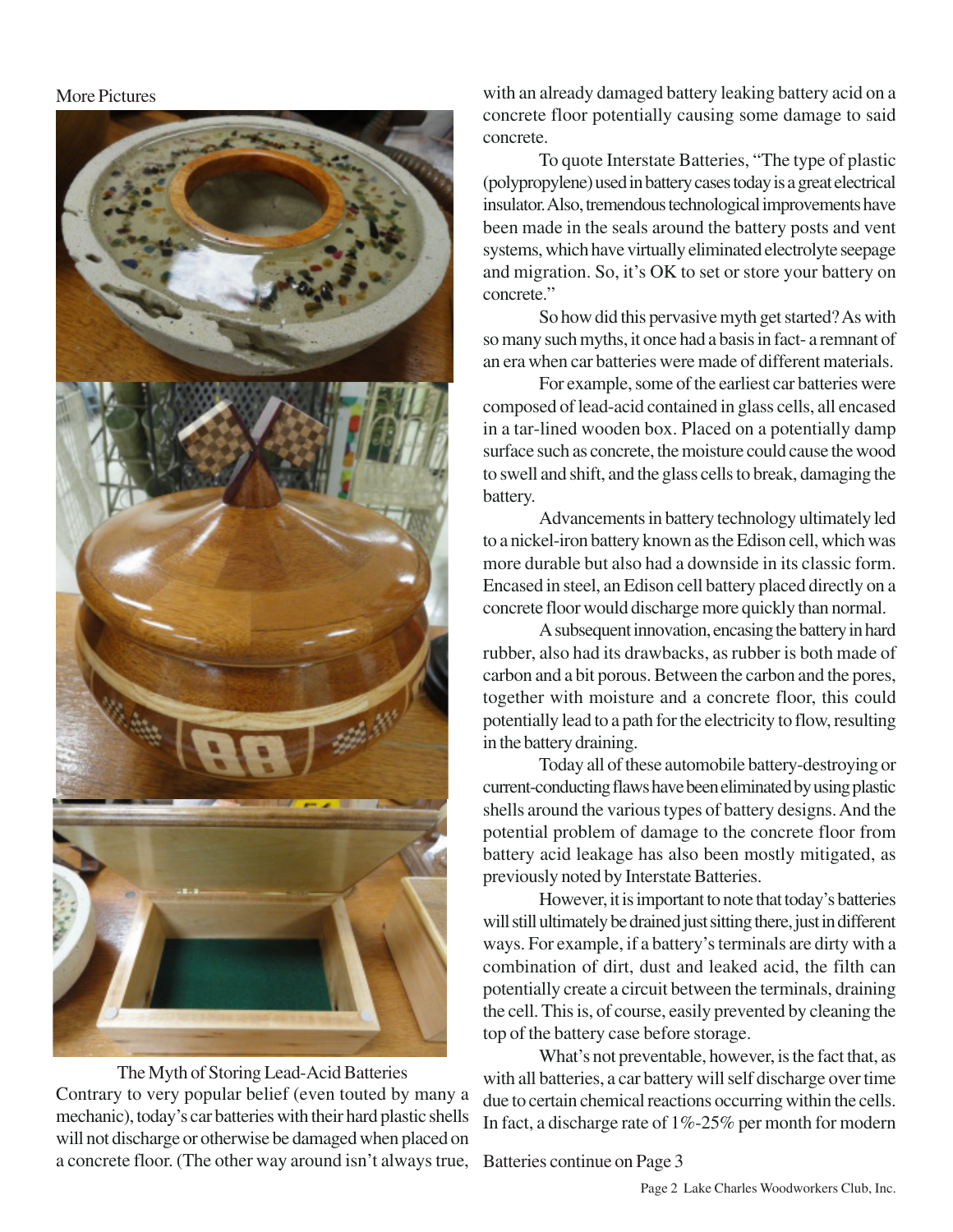### Batteries continues from Page 2

two major factors on discharge rate being temperature and age of the battery.

This leads us to another common car battery myththat cold weather will increase this self-discharge rate. In fact, the opposite is true- cold weather slows the selfdischarge (slower chemical reactions) and hot weather speeds it up (faster chemical reactions). As Pacific Power Batteries notes, "A battery stored at 95° F will self-discharge twice as fast than one stored at 75° F."

On top of that, the overall lifespan of the battery is also diminished when kept in hot weather vs. cold, with leadacid car batteries having about a 60% increase in expected lifespan when kept in cold climates instead of tropical ones courses in undergraduate school and one of my teachers was according to Pacific Power Batteries.

The idea that cold weather is bad for these types of lead-acid batteries used for automotive purposes most likely derives from the fact that in extremely cold weather a battery may *seem* drained when one tries to start a car, with the car potentially cranking slowly or not at all.

Assuming the battery was properly charged before the car was shut off, in most cases this is not because the battery lost its charge but because, due to the aforementioned slowing of chemical reactions, a cold battery simply isn't capable of outputting as many amps to the starter as when that these solid-state batteries may have an energy density it's warm.

An old battery on its last legs may also be exposed as such in this scenario with its cranking amp ability already diminished with normal age-related reduction in capacity.

On top of that, the problem is (potentially) made worse by the fact that an extremely cold engine may in some cases take more cranking amps than normal to turn over- all potentially contributing to people thinking cold weather is worse for the battery than hot.

For reference here, according to Industrial Battery Products, a typical lead-acid car battery will see about a 50% drop in its normal cranking amps at -22° F vs. around 75° F. On the flip-side, that same battery would see about a 12% increase in cranking amps at 122° F vs. 75° F.

Thus, if you were to place a cold lead-acid battery back in a relatively warm environment, once it warmed up, you'd find its cranking amps restored and that it actually would have maintained its charge level much better in the interim while it sat there vs. stored in a hot environment; this is all thanks to the very same slowing of chemical reactions that reduces the battery's cranking amp output ability in colder temperatures.

Page 3 Lake Charles Woodworkers Club, Inc. By the way, a good trickle charger is best for longterm stoarge of lead-acid batteries. While you have to check

lead-acid car batteries without any load is typical, with the the water level periodically, these can be left in place for months without damaging the battery and are used by the military for that purpose. An inexpensive one will cost less than \$15.

> For modern battery-powered power tools we use lithium-ion batteries and these have their own issues. You have seen reports about these batteries catching on fire. The problem with lithium is that it is very difficult to extingish such a fire. Once it starts, there are very few extinguishers that will put such a fire out and the extinguishers are very expensive. You would only likely find one of these extinguishers at a local fire station or industrial plant.

> Interestingly, I had a couple of very good chemistry one John Goodenough. Goodenough was one of the two folks who invernted the Li-ion battery that we use today. He did this while a professor at UT-Austin and at 94 years old, he's still inventing new forms of this battery.

> In February, his team announced a new type of solidstate Li-ion battery. He originally identified the lithium cobalt oxide material that forms the cathode used in today's Li-ion batteries and has teamed up with Maria Helena Braga to develop a battery that uses solid glass as an electrolyte.

> Based upon just published research, it also appears close to three times that of conventional Li-ion batteries. That's important, as a solid-state battery would theoretically be able to store three times as much power as a conventional Li-ion battery of the same volume. The researchers claim that the cells can be charged and then run down more than 1,200 cycles with low cell resistance. The cells will operate at temperatures as low as -4 degrees Fahrenheit,

> Goodenough and Braga also said that a glass electrolyte, made with sodium, should be more environmentally friendly than the lithium used in today's cells. The glass electrolytes will also allow manufacturers to plate and strip alkali metals on both the cathode and the anode side, which will simplify manufacturing.

> To replace today's lithium-ion batteries with solidstate batteries, the need is to tick off all the boxes. Consumers value and safety, but they won't be happy if their phones and tablets get less battery life than they did before. Goodenough, Braga, and their team of researchers seem to have accomplished this, offering hope that the agonizingly slow pace of battery development will amount to a big leap. The next task of the team is to find a company to make them.

> We hope they do that as this would be a revolutionary technology for our power tool needs. Barry Humphus